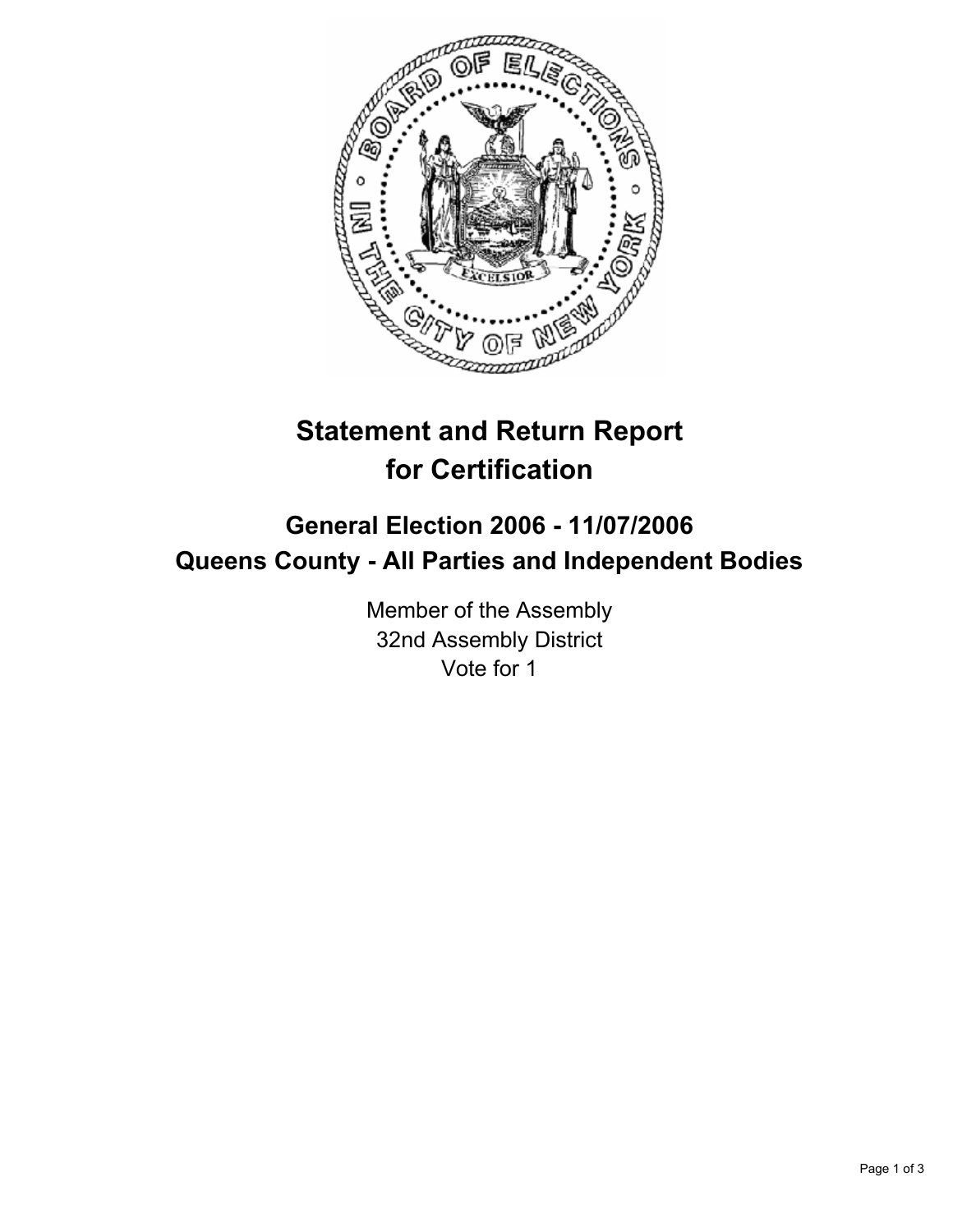

## **Assembly District 32**

| <b>PUBLIC COUNTER</b>          | 18,612 |
|--------------------------------|--------|
| <b>EMERGENCY</b>               | 29     |
| ABSENTEE/MILITARY              | 197    |
| <b>AFFIDAVIT</b>               | 323    |
| <b>Total Ballots</b>           | 19,178 |
| VIVIAN E COOK (DEMOCRATIC)     | 13,727 |
| ALLAN JENNINGS (WRITE-IN)      | 49     |
| ALLEN JENNINGS (WRITE-IN)      |        |
| BERNI MACHLE HIST (WRITE-IN)   |        |
| CHARISE MCYNTYE (WRITE-IN)     |        |
| CHARLES BARON (WRITE-IN)       |        |
| ELIZABETH GOLDSMITH (WRITE-IN) |        |
| HELLNE H.Y (WRITE-IN)          |        |
| MICHELLE TITUS (WRITE-IN)      | 2      |
| ROSLYN STEVENS (WRITE-IN)      |        |
| <b>Total Votes</b>             | 13,785 |
| Unrecorded                     | 5,393  |